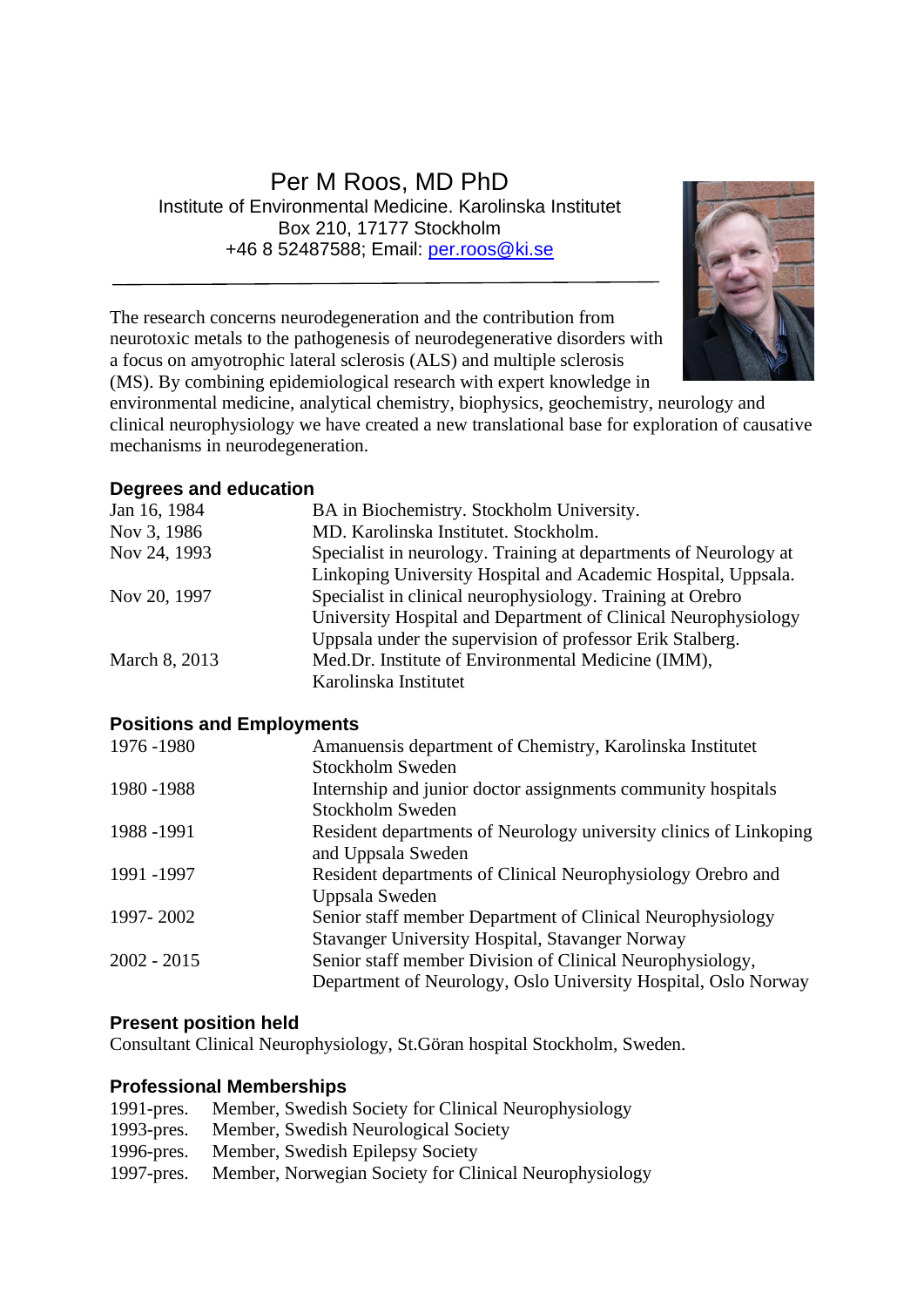- 1998-pres. Member, American Acad. of Neuromuscular and Electrodiagnostic Medicine
- 2006-pres. Member, Norwegian Neurological Society
- 2007-pres. Member, International Society for Trace Elements in Humans ISTERH
- 2013-pres. Member, Nordic Trace Element Society
- 2017-2019. Vice president International Society of Trace Element Research in Humans.

## **Other professional experiences and contributions**

- 2005 th International Conference on Metallothionein, Beijing, China. **(Awarded)**
- 2006 28th International Congress of Clinical Neurophysiology Edinburgh, England.
- 2007 International Conference on Fetal Programming and Developmental Toxicity. Faroe Islands – PPTOX
- 2007 8<sup>th</sup> Conference of International Society of Trace Element Research in Humans (ISTERH)/Conference of Nordic Trace Element Society (NTES), Crete, Greece.
- 2010 29th International Conference of Clinical Neurophysiology ICCN Kobe, Japan.
- 2012 Nordic Congress of Clinical Neurophysiology NCCN Lund, Sweden.
- 2013 Nordic Trace Element Society 2013 Loen, Norway August 25-29. **Invited speaker. Chair.**
- 2013 International Society of Trace Element Research in Humans ISTERH 2013 Nov.18-22 Tokyo, Japan. **Invited speaker.**
- 2014 30<sup>th</sup> International Congress of Clinical Neurophysiology ICCN, Berlin, Germany. **Poster presentation.**
- 2015 International Society of Trace Element Research in Humans ISTERH 2015 Oct.18-22 Dubrovnik, Croatia. **Invited speaker. Chair.**
- 2016 National Educational Conference in Clinical Neurophysiology, Jan 28-29, Linkoping university hospital, Linkoping, Sweden.
- 2016 European congress on ALS research ENCALS, May 19-21 University of Milan, Italy. **Poster presentation.**
- 2017 ISTERH/TEMA-16/NTES Conference, St.Petersburg, Russia June 26-29, 2017. **Invited speaker. Chair.**
- 2018 43rd FEBS Congress, Prague, Czech Republic, July 7-12, 2018. **Invited speaker.**
- 2019 International Society of Trace Element Research in Humans ISTERH 2019 Sept. 22-26, Bali, Indonesia. **Invited speaker. Organizer.**

# **Research**

- 1977-1980 Department of Chemistry at Karolinska Institutet. Biochemical research in the area of prostaglandins and leukotrienes at the supervision of professor Bengt Samuelsson.
- 2003-2013 Institute of Environmental Medicine (IMM) Karolinska Institutet, Stockholm. Dissertation 8<sup>th</sup> of March 2013. Title: Studies on metals in motor neuron disease. Thesis at KIpublications: <http://publications.ki.se/xmlui/handle/10616/41419>
- 2013 pres. Affiliated to Karolinska Institutet, IMM, Unit of cardiovascular and nutritional epidemiology, head professor Agneta Åkesson.

# **Supervision**

Cosupervisor Cecilia Wallin, PhD, dissertation 2020-09-03 at Department of Biochemistry and Biophysics Stockholm University. Research subject: Biophysics Title: *Selfassembly of amyloid-β peptides in the presence of metal ions and interacting molecules.* Main supervisor prof. Astrid Gräslund.

Cosupervisor Elina Berntsson, PhD-student, ongoing research concerning metal binding to the protein molecule amyloid beta of relevance for neurodegeneration in Alzheimers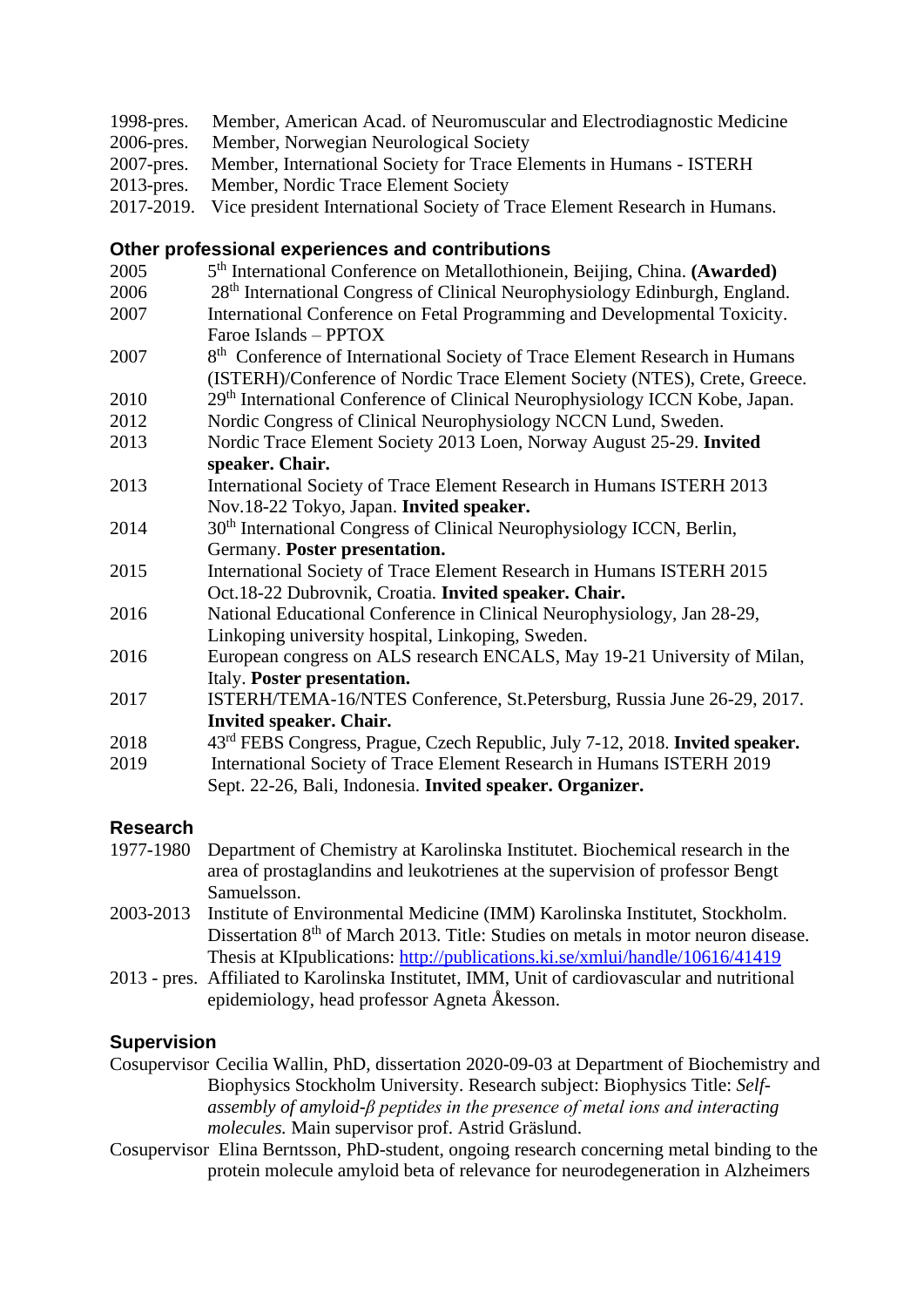dementia. Research at Department of Biochemistry and Biophysics Stockholm university and Tallin Technical univerity. Main supervisor: prof. Peep Palumaa. Student supervisor Sara Aaltonen med stud, supervisor of student thesis work entitled *Occupational metal exposure in a precision tool manufacturer with amyotrophic lateral sclerosis.* 2017. Passed. Student supervisor Teodor Svantesson med stud, supervisor of student thesis work entiled

*The Interaction between Aluminum and Amyloid-β and the Potential Role of Aluminum in Amyotrophic Lateral Sclerosis.* 2018. Passed and presented at international conference FEBS in Praha 2018 as Invited Speaker.

### **Funding**

| <b>Funding provider</b>                 | Title                                  | <b>TSEK</b> |
|-----------------------------------------|----------------------------------------|-------------|
| <b>Kamprad Family Research Trust</b>    | Geochemical exposure in ALS            | 3,900       |
| Strategic grant IMM                     | Medical consequences of climate change | 300         |
| <b>U-C Lindqvist ALS Research Trust</b> | Metals in motor neuron disorders       | 500         |
| Magnus Bergvalls stiftelse              | Metals in neurodegenerative disorders  | 300         |
| <b>Martin Rinds stiftelse</b>           | Metals in motor neuron disease         | 75          |

#### **Scientific evaluator**

Faculty opponent Gabriel Enge, PhD. Thesis title: *Looking for the Missing Link: Application of Copper Isotope Metallomics to Amyotrophic Lateral Sclerosis.* University of Woolongong Australia

#### **Bibliometry**

Number of publications: 30 Citations: 749 Average citation per item: 26 Top 5%: 3 h-index: 14

#### **Publication list**



# **Per Roos Publication List**

## **Peer-reviewed papers in scientific journals**

1. # Roos E, Warmlander SKTS, Meyer J, Sholts SB, Jarvet J, Graslund A, **Roos PM.**  Amyotrophic Lateral Sclerosis After Exposure to Manganese from Traditional Medicine Procedures in Kenya. BIOLOGICAL TRACE ELEMENT RESEARCH 2020 ; *JIF*(2019) 2.64 *Times cited* 0

[View in Medline](http://www.ncbi.nlm.nih.gov/pubmed/33230634?otool=karolib&tool=karolinska) [View in Web of Science](http://gateway.webofknowledge.com/gateway/Gateway.cgi?GWVersion=2&SrcAuth=Alerting&SrcApp=Alerting&DestApp=WOS&DestLinkType=FullRecord;KeyUT=000591957100002)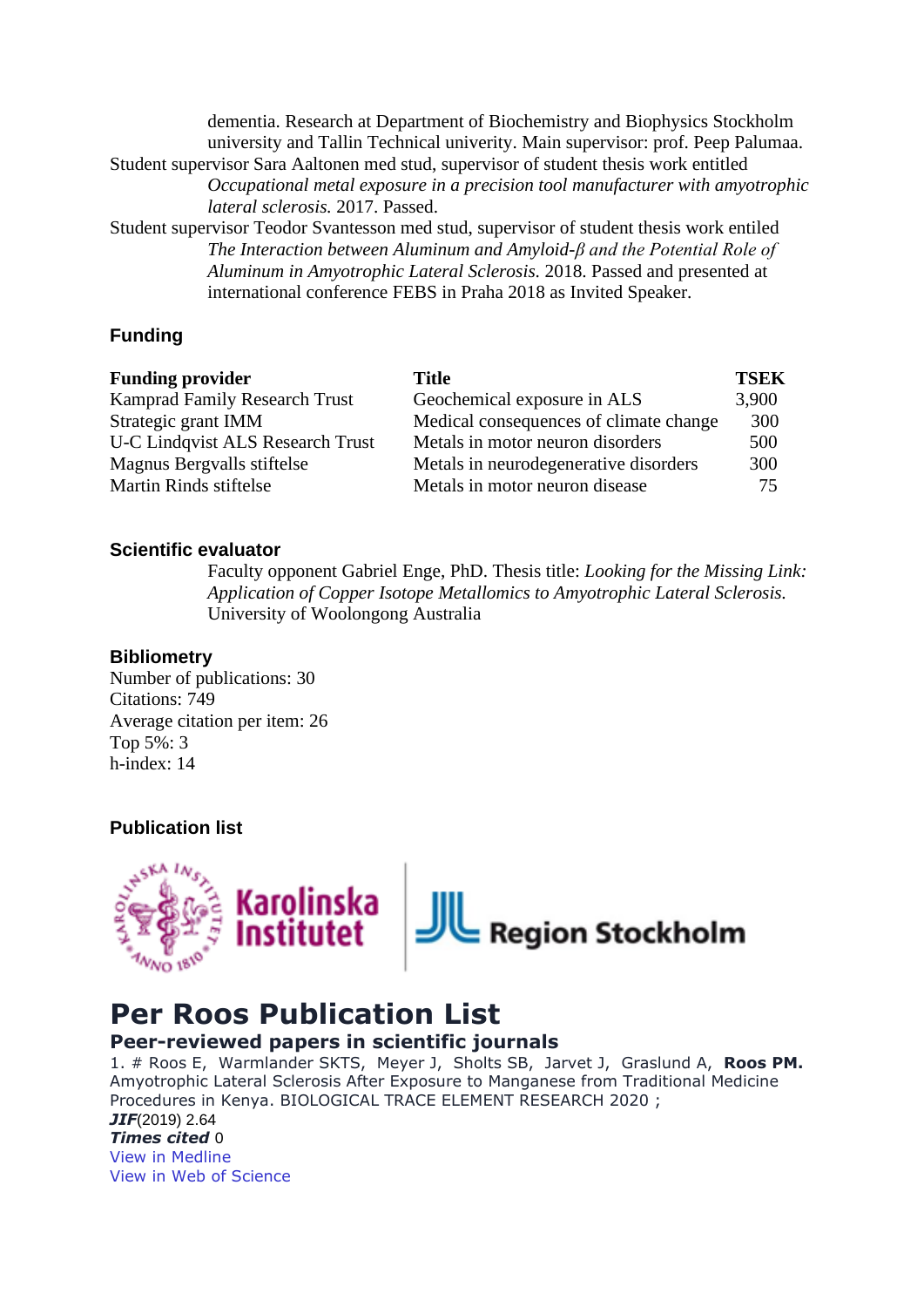[View fulltext](https://doi.org/10.1007/s12011-020-02501-4) doi:10.1007/s12011-020-02501-4

2. Yuan S, **Roos PM,** Larsson SC. Interleukin-1 receptor antagonist, interleukin-2 receptor alpha subunit and amyotrophic lateral sclerosis. EUROPEAN JOURNAL OF NEUROLOGY 2020 27;10 1913-1917 *JIF*(2019) 4.52 *Times cited* 0 [View in Medline](http://www.ncbi.nlm.nih.gov/pubmed/32441415?otool=karolib&tool=karolinska) [View in Web of Science](http://gateway.webofknowledge.com/gateway/Gateway.cgi?GWVersion=2&SrcAuth=Alerting&SrcApp=Alerting&DestApp=WOS&DestLinkType=FullRecord;KeyUT=000539375500001) [View fulltext](https://doi.org/10.1111/ene.14338) doi:10.1111/ene.14338

3. Wallin C, Friedemann M, Sholts SB, Noormagi A, Svantesson T, Jarvet J, **Roos PM,** Palumaa P, Graslund A, Warmlander SKTS. Mercury and Alzheimer's Disease: Hg(II) Ions Display Specific Binding to the Amyloid-beta Peptide and Hinder Its Fibrillization. BIOMOLECULES 2020 10;1 *JIF*(2019) 4.08 *Times cited* 8 [View in Medline](http://www.ncbi.nlm.nih.gov/pubmed/31892131?otool=karolib&tool=karolinska) [View in Web of Science](http://gateway.webofknowledge.com/gateway/Gateway.cgi?GWVersion=2&SrcAuth=Alerting&SrcApp=Alerting&DestApp=WOS&DestLinkType=FullRecord;KeyUT=000514863200133) [View fulltext](https://doi.org/10.3390/biom10010044) doi:10.3390/biom10010044

4. # Larsson SC, **Roos PM.** Serum 25-hydroxyvitamin D in amyotrophic lateral sclerosis: mendelian randomization study. Neurobiology of aging 2020 87; 140.e1- 140.e3 *JIF*(2019) 4.35 *Times cited* 1 [View in Medline](http://www.ncbi.nlm.nih.gov/pubmed/31785838?otool=karolib&tool=karolinska) [View in Web of Science](http://gateway.webofknowledge.com/gateway/Gateway.cgi?GWVersion=2&SrcAuth=Alerting&SrcApp=Alerting&DestApp=WOS&DestLinkType=FullRecord;KeyUT=000518217600021) [View fulltext](https://doi.org/10.1016/j.neurobiolaging.2019.10.024) doi:10.1016/j.neurobiolaging.2019.10.024

5. **# Roos PM.** Ultraclean paired sampling for metal analysis in neurodegenerative disorders. Journal of trace elements in medicine and biology : organ of the Society for Minerals and Trace Elements (GMS) 2019 52; 48-52 *JIF*(2019) 3.25

*Times cited* 2 [View in Medline](http://www.ncbi.nlm.nih.gov/pubmed/30732898?otool=karolib&tool=karolinska) [View in Web of Science](http://gateway.webofknowledge.com/gateway/Gateway.cgi?GWVersion=2&SrcAuth=Alerting&SrcApp=Alerting&DestApp=WOS&DestLinkType=FullRecord;KeyUT=000463958300008) [View fulltext](https://doi.org/10.1016/j.jtemb.2018.11.007) doi:10.1016/j.jtemb.2018.11.007

6. Warmlander S, Wallin C, Sholts S, **Roos P,** Jarvet J, Graslund A. Mercury and Alzheimers Disease: HG(II) Ions Display Specific Binding to the Amyloid-Beta Peptide and Modulate its Aggregation. BIOPHYSICAL JOURNAL 2018 114;3 219A-219A *JIF*(2019) 3.85 *Times cited* 2 [View in Web of Science](http://gateway.webofknowledge.com/gateway/Gateway.cgi?GWVersion=2&SrcAuth=Alerting&SrcApp=Alerting&DestApp=WOS&DestLinkType=FullRecord;KeyUT=000430439600343)

7. # Aaseth J, Dusek P, **Roos PM.** Prevention of progression in Parkinson's disease. Biometals : an international journal on the role of metal ions in biology, biochemistry, and medicine 2018 31;5 737-747 *JIF*(2019) 2.48 *Times cited* 19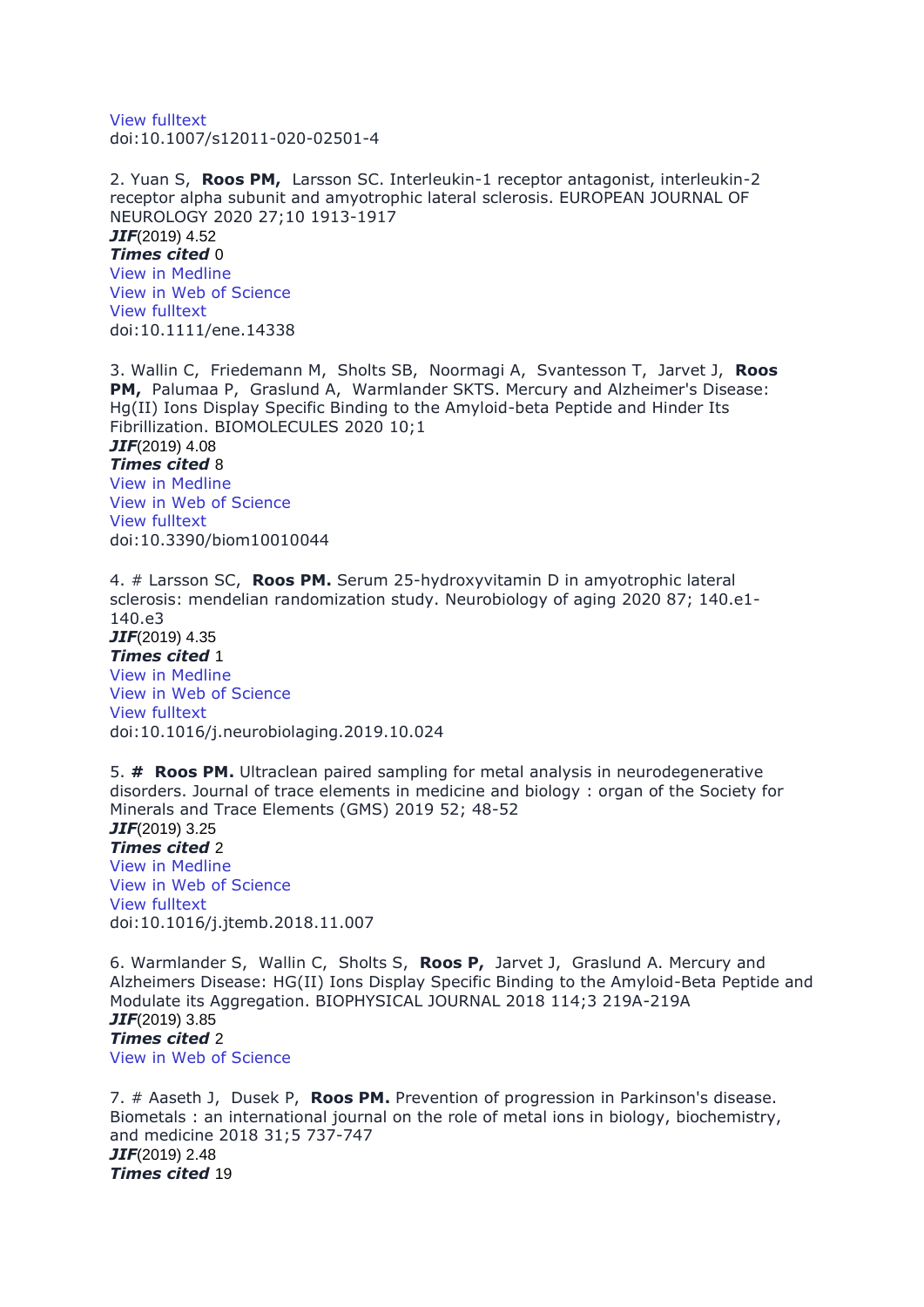[View in Medline](http://www.ncbi.nlm.nih.gov/pubmed/30030679?otool=karolib&tool=karolinska) [View in Web of Science](http://gateway.webofknowledge.com/gateway/Gateway.cgi?GWVersion=2&SrcAuth=Alerting&SrcApp=Alerting&DestApp=WOS&DestLinkType=FullRecord;KeyUT=000444144000004) [View fulltext](https://doi.org/10.1007/s10534-018-0131-5) doi:10.1007/s10534-018-0131-5

8. Wallin C, Sholts SB, Österlund N, Luo J, Jarvet J, **Roos PM,** Ilag L, Gräslund A, Wärmländer SKTS. Alzheimer's disease and cigarette smoke components: effects of nicotine, PAHs, and Cd(II), Cr(III), Pb(II), Pb(IV) ions on amyloid-β peptide aggregation. Scientific reports 2017 7;1 14423-

*JIF*(2019) 4

*Times cited* 30 [View in Medline](http://www.ncbi.nlm.nih.gov/pubmed/29089568?otool=karolib&tool=karolinska) [View in Web of Science](http://gateway.webofknowledge.com/gateway/Gateway.cgi?GWVersion=2&SrcAuth=Alerting&SrcApp=Alerting&DestApp=WOS&DestLinkType=FullRecord;KeyUT=000414231000024) [View fulltext](https://doi.org/10.1038/s41598-017-13759-5) doi:10.1038/s41598-017-13759-5

9. Wallin C, Kulkarni YS, Abelein A, Jarvet J, Liao Q, Strodel B, Olsson L, Luo J, Abrahams JP, Sholts SB, **Roos PM,** Kamerlin SC, Gräslund A, Wärmländer SK. Characterization of Mn(II) ion binding to the amyloid-β peptide in Alzheimer's disease. Journal of trace elements in medicine and biology : organ of the Society for Minerals and Trace Elements (GMS) 2016 38; 183-193

*JIF*(2019) 3.25 *Times cited* 35 View in [Medline](http://www.ncbi.nlm.nih.gov/pubmed/27085215?otool=karolib&tool=karolinska) [View in Web of Science](http://gateway.webofknowledge.com/gateway/Gateway.cgi?GWVersion=2&SrcAuth=Alerting&SrcApp=Alerting&DestApp=WOS&DestLinkType=FullRecord;KeyUT=000385473600023) [View fulltext](https://doi.org/10.1016/j.jtemb.2016.03.009) doi:10.1016/j.jtemb.2016.03.009

10. Roos E, Mariosa D, Ingre C, Lundholm C, Wirdefeldt K, **Roos PM,** Fang F. Depression in amyotrophic lateral sclerosis. Neurology 2016 86;24 2271-7 *JIF*(2019) 8.77 *Times cited* 23 [View in Medline](http://www.ncbi.nlm.nih.gov/pubmed/27164661?otool=karolib&tool=karolinska) [View in Web of Science](http://gateway.webofknowledge.com/gateway/Gateway.cgi?GWVersion=2&SrcAuth=Alerting&SrcApp=Alerting&DestApp=WOS&DestLinkType=FullRecord;KeyUT=000378721000015) [View fulltext](https://doi.org/10.1212/WNL.0000000000002671) doi:10.1212/WNL.0000000000002671

11. Tiiman A, Luo J, Wallin C, Olsson L, Lindgren J, Jarvet J, **Roos P**, Sholts SB, Rahimipour S, Abrahams JP, Karlström AE, Gräslund A, Wärmländer SK. Specific Binding of Cu(II) Ions to Amyloid-Beta Peptides Bound to Aggregation-Inhibiting Molecules or SDS Micelles Creates Complexes that Generate Radical Oxygen Species. Journal of Alzheimer's disease : JAD 2016 54;3 971-982 *JIF*(2019) 3.91 *Times cited* 15 [View in Medline](http://www.ncbi.nlm.nih.gov/pubmed/27567855?otool=karolib&tool=karolinska) [View in Web of Science](http://gateway.webofknowledge.com/gateway/Gateway.cgi?GWVersion=2&SrcAuth=Alerting&SrcApp=Alerting&DestApp=WOS&DestLinkType=FullRecord;KeyUT=000385651800012) [View fulltext](https://doi.org/10.3233/JAD-160427) doi:10.3233/JAD-160427

12. Aaseth J, Alexander J, Bjørklund G, Hestad K, Dusek P, **Roos PM,** Alehagen U. Treatment strategies in Alzheimer's disease: a review with focus on selenium supplementation. Biometals : an international journal on the role of metal ions in biology, biochemistry, and medicine 2016 29;5 827-39 *JIF*(2019) 2.48 *Times cited* 36 [View in Medline](http://www.ncbi.nlm.nih.gov/pubmed/27530256?otool=karolib&tool=karolinska)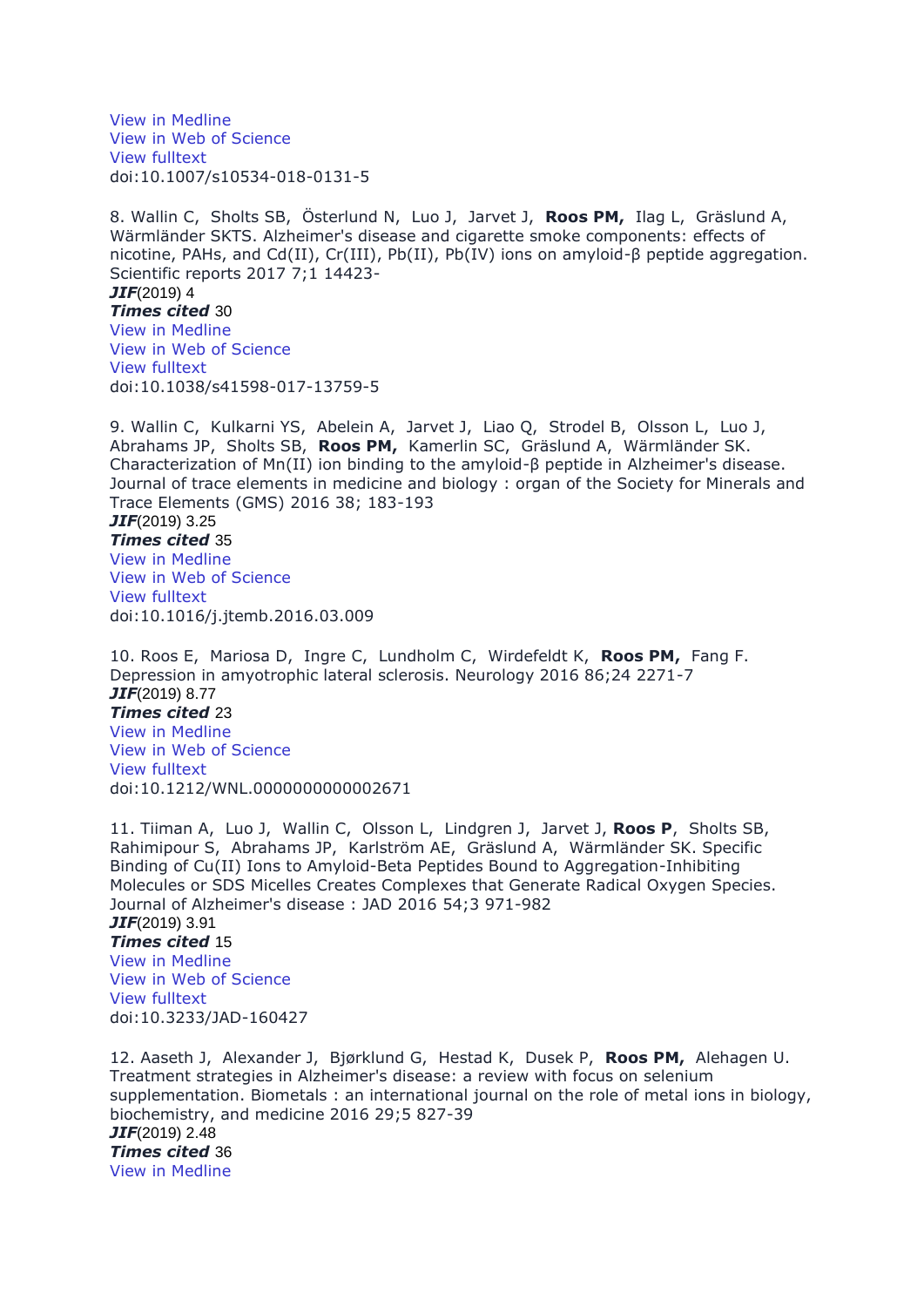[View in Web of Science](http://gateway.webofknowledge.com/gateway/Gateway.cgi?GWVersion=2&SrcAuth=Alerting&SrcApp=Alerting&DestApp=WOS&DestLinkType=FullRecord;KeyUT=000385252400006) [View fulltext](https://doi.org/10.1007/s10534-016-9959-8) doi:10.1007/s10534-016-9959-8

13. Aspli KT, Flaten TP, **Roos PM,** Holmøy T, Skogholt JH, Aaseth J. Iron and copper in progressive demyelination--New lessons from Skogholt's disease. Journal of trace elements in medicine and biology : organ of the Society for Minerals and Trace Elements (GMS) 2015 31; 183-7 *JIF*(2019) 3.25 *Times cited* 12 [View in Medline](http://www.ncbi.nlm.nih.gov/pubmed/25563774?otool=karolib&tool=karolinska) [View in Web of Science](http://gateway.webofknowledge.com/gateway/Gateway.cgi?GWVersion=2&SrcAuth=Alerting&SrcApp=Alerting&DestApp=WOS&DestLinkType=FullRecord;KeyUT=000356192400029)

[View fulltext](https://doi.org/10.1016/j.jtemb.2014.12.002) doi:10.1016/j.jtemb.2014.12.002

14. Ingre C, **Roos PM,** Piehl F, Kamel F, Fang F. Risk factors for amyotrophic lateral sclerosis. Clinical epidemiology 2015 7; 181-93 *JIF*(2019) 2.94 *Times cited* 172 [View in Medline](http://www.ncbi.nlm.nih.gov/pubmed/25709501?otool=karolib&tool=karolinska) [View in Web of Science](http://gateway.webofknowledge.com/gateway/Gateway.cgi?GWVersion=2&SrcAuth=Alerting&SrcApp=Alerting&DestApp=WOS&DestLinkType=FullRecord;KeyUT=000209910300020) [View fulltext](https://doi.org/10.2147/CLEP.S37505) doi:10.2147/CLEP.S37505

15. Dusek P, **Roos PM,** Litwin T, Schneider SA, Flaten TP, Aaseth J. The neurotoxicity of iron, copper and manganese in Parkinson's and Wilson's diseases. Journal of trace elements in medicine and biology : organ of the Society for Minerals and Trace Elements (GMS) 2015 31; 193-203 *JIF*(2019) 3.25 *Times cited* 134 [View in Medline](http://www.ncbi.nlm.nih.gov/pubmed/24954801?otool=karolib&tool=karolinska) [View in Web of Science](http://gateway.webofknowledge.com/gateway/Gateway.cgi?GWVersion=2&SrcAuth=Alerting&SrcApp=Alerting&DestApp=WOS&DestLinkType=FullRecord;KeyUT=000356192400031) [View fulltext](https://doi.org/10.1016/j.jtemb.2014.05.007) doi:10.1016/j.jtemb.2014.05.007

16. # **Roos PM.** Osteoporosis in neurodegeneration. Journal of trace elements in medicine and biology : organ of the Society for Minerals and Trace Elements (GMS) 2014 28;4 418-21 *JIF*(2019) 3.25 *Times cited* 16 [View in Medline](http://www.ncbi.nlm.nih.gov/pubmed/25220531?otool=karolib&tool=karolinska) [View in Web of Science](http://gateway.webofknowledge.com/gateway/Gateway.cgi?GWVersion=2&SrcAuth=Alerting&SrcApp=Alerting&DestApp=WOS&DestLinkType=FullRecord;KeyUT=000347133800013) [View fulltext](https://doi.org/10.1016/j.jtemb.2014.08.010) doi:10.1016/j.jtemb.2014.08.010

17. **Roos PM,** Vesterberg O, Syversen T, Flaten TP, Nordberg M. Metal concentrations in cerebrospinal fluid and blood plasma from patients with amyotrophic lateral sclerosis. Biological trace element research 2013 151;2 159-70 *JIF*(2019) 2.64 *Times cited* 95 [View in Medline](http://www.ncbi.nlm.nih.gov/pubmed/23225075?otool=karolib&tool=karolinska) [View in Web of Science](http://gateway.webofknowledge.com/gateway/Gateway.cgi?GWVersion=2&SrcAuth=Alerting&SrcApp=Alerting&DestApp=WOS&DestLinkType=FullRecord;KeyUT=000313735900001) View [fulltext](https://doi.org/10.1007/s12011-012-9547-x) doi:10.1007/s12011-012-9547-x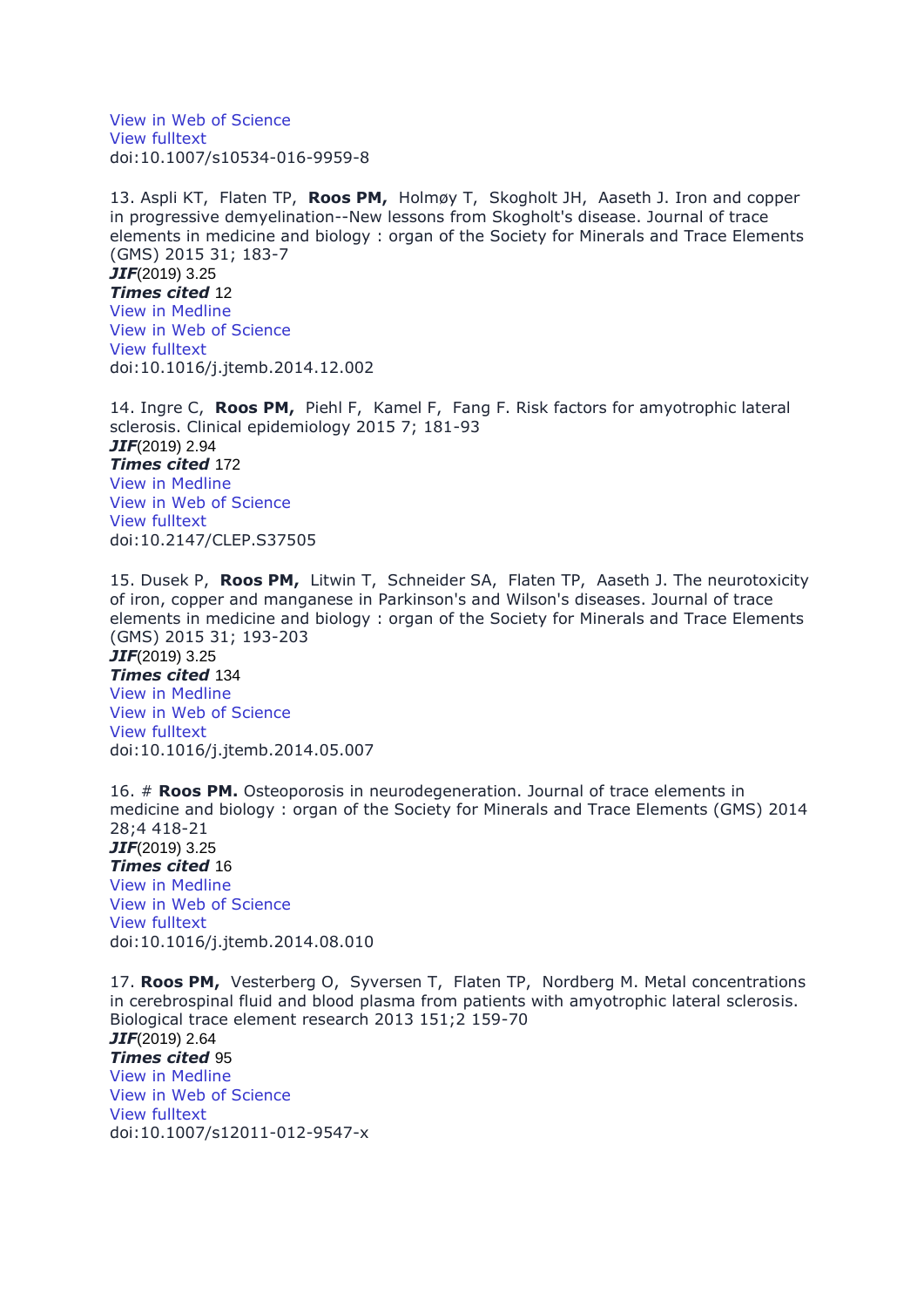18. **Roos PM,** Lierhagen S, Flaten TP, Syversen T, Vesterberg O, Nordberg M. Manganese in cerebrospinal fluid and blood plasma of patients with amyotrophic lateral sclerosis. EXPERIMENTAL BIOLOGY AND MEDICINE 2012 237;7 803-10 *JIF*(2019) 3.14 *Times cited* 28 [View in Medline](http://www.ncbi.nlm.nih.gov/pubmed/22859739?otool=karolib&tool=karolinska) [View in Web of Science](http://gateway.webofknowledge.com/gateway/Gateway.cgi?GWVersion=2&SrcAuth=Alerting&SrcApp=Alerting&DestApp=WOS&DestLinkType=FullRecord;KeyUT=000308678800010) [View fulltext](https://doi.org/10.1258/ebm.2012.011396) doi:10.1258/ebm.2012.011396

19. **Roos PM,** Dencker L. Mercury in the Spinal Cord After Inhalation of Mercury. BASIC & CLINICAL PHARMACOLOGY & TOXICOLOGY 2012 111;2 126-32 *JIF*(2019) 2.65 *Times cited* 11 View in [Medline](http://www.ncbi.nlm.nih.gov/pubmed/22364490?otool=karolib&tool=karolinska) [View in Web of Science](http://gateway.webofknowledge.com/gateway/Gateway.cgi?GWVersion=2&SrcAuth=Alerting&SrcApp=Alerting&DestApp=WOS&DestLinkType=FullRecord;KeyUT=000306401600010) [View fulltext](https://doi.org/10.1111/j.1742-7843.2012.00872.x) doi:10.1111/j.1742-7843.2012.00872.x

20. **Roos PM,** Vesterberg O, Nordberg M. Inclusion body myositis in Alzheimer's disease. ACTA NEUROLOGICA SCANDINAVICA 2011 124;3 215-7 *JIF*(2019) 2.68 *Times cited* 8 [View in Medline](http://www.ncbi.nlm.nih.gov/pubmed/21824117?otool=karolib&tool=karolinska) [View in Web of Science](http://gateway.webofknowledge.com/gateway/Gateway.cgi?GWVersion=2&SrcAuth=Alerting&SrcApp=Alerting&DestApp=WOS&DestLinkType=FullRecord;KeyUT=000293650400011) [View fulltext](https://doi.org/10.1111/j.1600-0404.2010.01461.x) doi:10.1111/j.1600-0404.2010.01461.x

21. Gellein K, **Roos PM,** Evje L, Vesterberge O, Flaten TP, Nordberg M, Syversen T. Separation of proteins including metallothionein in cerebrospinal fluid by size exclusion HPLC and determination of trace elements by HR-ICP-MS. BRAIN RESEARCH 2007 1174; 136-42 *JIF*(2019) 2.73 *Times cited* 29 [View in Medline](http://www.ncbi.nlm.nih.gov/pubmed/17868660?otool=karolib&tool=karolinska)

[View in Web of Science](http://gateway.webofknowledge.com/gateway/Gateway.cgi?GWVersion=2&SrcAuth=Alerting&SrcApp=Alerting&DestApp=WOS&DestLinkType=FullRecord;KeyUT=000250612200015) [View fulltext](https://doi.org/10.1016/j.brainres.2007.08.004) doi:10.1016/j.brainres.2007.08.004

22. Holmoy T, Bjorgo K, **Roos PM.** Slowly progressing amyotrophic lateral sclerosis caused by H46R SOD1 mutation. EUROPEAN NEUROLOGY 2007 58;1 57-8 *JIF*(2019) 1.18 *Times cited* 3 [View in Medline](http://www.ncbi.nlm.nih.gov/pubmed/17483589?otool=karolib&tool=karolinska) [View in Web of Science](http://gateway.webofknowledge.com/gateway/Gateway.cgi?GWVersion=2&SrcAuth=Alerting&SrcApp=Alerting&DestApp=WOS&DestLinkType=FullRecord;KeyUT=000248071400011) [View fulltext](https://doi.org/10.1159/000102170) doi:10.1159/000102170

23. Holmoy T, **Roos PM,** Kvale EO. ALS: Cytokine profile in cerebrospinal fluid T-cell clones. AMYOTROPHIC LATERAL SCLEROSIS 2006 7;3 183-6 *JIF*(2012) 2.37 *Times cited* 15 [View in Medline](http://www.ncbi.nlm.nih.gov/pubmed/16963408?otool=karolib&tool=karolinska) [View in Web of Science](http://gateway.webofknowledge.com/gateway/Gateway.cgi?GWVersion=2&SrcAuth=Alerting&SrcApp=Alerting&DestApp=WOS&DestLinkType=FullRecord;KeyUT=000241153900008) View [fulltext](https://doi.org/10.1080/17482960600664730) doi:10.1080/17482960600664730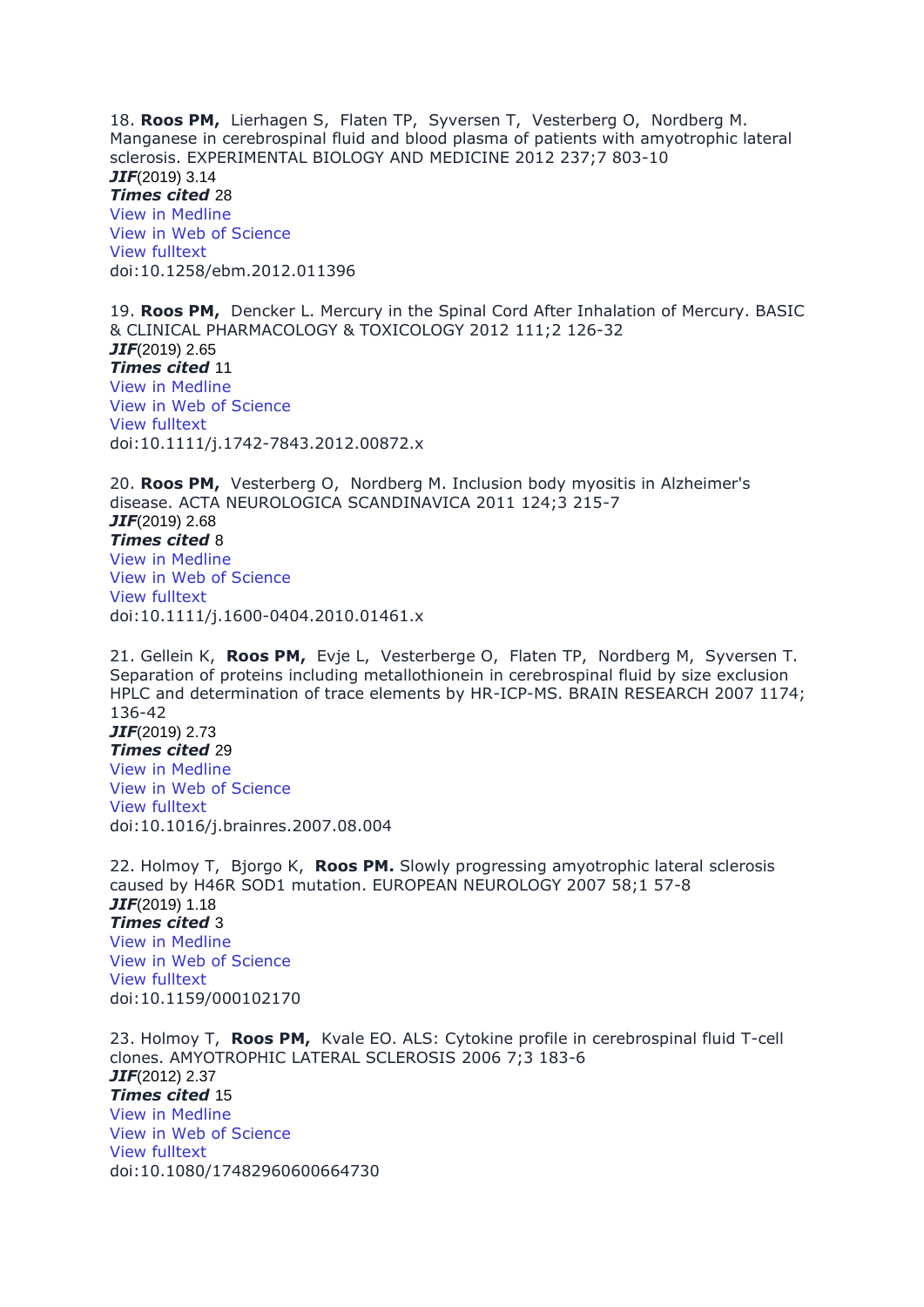24. **Roos PM,** Vesterberg O, Nordberg M. Metals in motor neuron diseases. EXPERIMENTAL BIOLOGY AND MEDICINE 2006 231;9 1481-7 *JIF*(2019) 3.14 *Times cited* 38 [View in Medline](http://www.ncbi.nlm.nih.gov/pubmed/17018870?otool=karolib&tool=karolinska) [View in Web of Science](http://gateway.webofknowledge.com/gateway/Gateway.cgi?GWVersion=2&SrcAuth=Alerting&SrcApp=Alerting&DestApp=WOS&DestLinkType=FullRecord;KeyUT=000241131900006) [View fulltext](https://doi.org/10.1177/153537020623100906) doi:10.1177/153537020623100906

25. **Roos PM.** Inclusion body myositis in dementia of Alzheimer type. EUROPEAN JOURNAL OF NEUROLOGY 2004 11; 190-190 *JIF*(2019) 4.52 *Times cited* 0 [View in Web of Science](http://gateway.webofknowledge.com/gateway/Gateway.cgi?GWVersion=2&SrcAuth=Alerting&SrcApp=Alerting&DestApp=WOS&DestLinkType=FullRecord;KeyUT=000202992101024)

26. **Roos PM.** Mitochondrial changes in scollotic Parkinson's disease. EUROPEAN JOURNAL OF NEUROLOGY 2004 11; 259-259 *JIF*(2019) 4.52 *Times cited* 0 [View in Web of Science](http://gateway.webofknowledge.com/gateway/Gateway.cgi?GWVersion=2&SrcAuth=Alerting&SrcApp=Alerting&DestApp=WOS&DestLinkType=FullRecord;KeyUT=000202992101233)

27. Omdal R, **Roos P,** Wildhagen K, Gunnarsson R. Respiratory arrest in systemic lupus erythematosus due to phrenic nerve neuropathy. LUPUS 2004 13;10 817-9 *JIF*(2019) 2.25 *Times cited* 5 [View in Medline](http://www.ncbi.nlm.nih.gov/pubmed/15540517?otool=karolib&tool=karolinska) [View in Web of Science](http://gateway.webofknowledge.com/gateway/Gateway.cgi?GWVersion=2&SrcAuth=Alerting&SrcApp=Alerting&DestApp=WOS&DestLinkType=FullRecord;KeyUT=000224835100011) [View fulltext](https://doi.org/10.1191/0961203304lu1070cr) doi:10.1191/0961203304lu1070cr

28. **Roos PM.** Inclusion body myositis and Alzheimer. JOURNAL OF THE NEUROLOGICAL SCIENCES 2002 199; S50-S51 *JIF*(2019) 3.12 *Times cited* 0 [View in Web of Science](http://gateway.webofknowledge.com/gateway/Gateway.cgi?GWVersion=2&SrcAuth=Alerting&SrcApp=Alerting&DestApp=WOS&DestLinkType=FullRecord;KeyUT=000180247400225)

#### **Indicators summary for verified articles and reviews**

| P                    | 22    | Number of verified publications                                       |
|----------------------|-------|-----------------------------------------------------------------------|
| Sum JIF              | 75.31 | Sum of Latest Known Journal Impact Factor                             |
| C.                   | 636   | Total number of Citations                                             |
| Avg $C$ top $5$ 84.4 |       | Average number of citations for the 5 highest cited publications      |
| Avg JIF top $5.1$    |       | Average Journal Impact Factor for the 5 publications with highest JIF |

#### **Disclaimer**

Certain data included herein are derived from the Web of Science prepared by Clarivate Analytics, Inc. (Clarivate), Philadelphia, Pennsylvania, USA: Copyright Clarivate Analytics Group 2021. All rights reserved. Data specified as deriving from MEDLINE/PubMed was updated 2021-03-13. NLM represents that its data were formulated with a reasonable standard of care. Except for this representation, NLM makes no representation or warranties, expressed or implied. This includes, but is not limited to, any implied warranty of merchantability or fitness for a particular purpose, with respect to the NLM data, and NLM specifically disclaims any such warranties and representations. All complete or parts of U.S. National Library of Medicine (NLM) records that are redistributed or retransmitted must be identified as being derived from NLM data. ----------------------------------------------------------------------------------------------------------------------------

#### Published before 1995

29. Hammarstrom S, Lindgren. J.A., **Roos P**, *Biosynthesis of prostaglandins and thromboxanes.* Chemistry, Biochemistry and Pharmacological Activity of Prostanoids 1979: p. 221-232. Number of citations: 0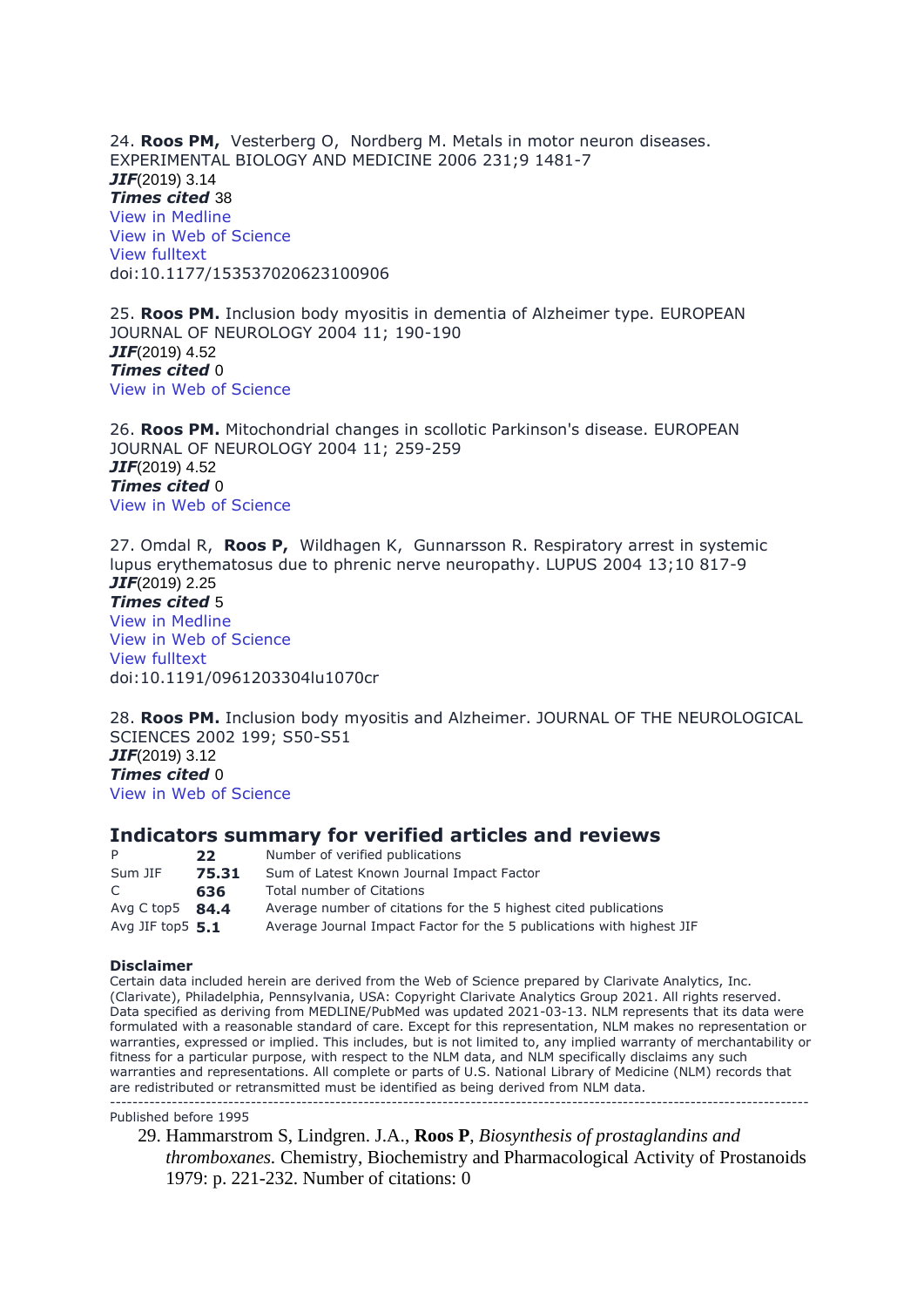30. **Roos P**., J.A. Lindgren, and S. Hammarstrom, *On the mechanism of elevated prostaglandin E2 production in 3T3 fibroblasts transformed by polyoma virus.* Eur J Biochem, 1980. **108**(1): p. 279-83. Number of citations: 13. PMID: [6250831](https://apps-webofknowledge-com.proxy.kib.ki.se/full_record.do?product=WOS&search_mode=GeneralSearch&qid=3&SID=C34FZx6XBfiIbvJFuXF&page=1&doc=1)

------------------------------------------------------------------------------------------------------------

## Referee evaluated abstracts

Roos, P.M., *A case of Lambert-Eaton Myasthenic Syndrome?* 10th European Congress of Clinical Neurophysiology August 26-30 2000 Lyon France. **Abstract poster presentation**.

Roos, *Inclusion body myositis and Alzheimer*, Journal of the Neurological Sciences 199 (2002) P256. **Abstract poster presentation.**

[Omdal R,](http://apps.isiknowledge.com/DaisyOneClickSearch.do?product=WOS&search_mode=DaisyOneClickSearch&db_id=&SID=S2oNM7iOkkf787Jckf8&name=Omdal%20R&ut=000224551401485&pos=1&cacheurlFromRightClick=no) **[Roos P](http://apps.isiknowledge.com/DaisyOneClickSearch.do?product=WOS&search_mode=DaisyOneClickSearch&db_id=&SID=S2oNM7iOkkf787Jckf8&name=Roos%20P&ut=000224551401485&pos=2)**, [Wildhagen K,](http://apps.isiknowledge.com/DaisyOneClickSearch.do?product=WOS&search_mode=DaisyOneClickSearch&db_id=&SID=S2oNM7iOkkf787Jckf8&name=Wildhagen%20K&ut=000224551401485&pos=3) [Gunnarsson R.](http://apps.isiknowledge.com/DaisyOneClickSearch.do?product=WOS&search_mode=DaisyOneClickSearch&db_id=&SID=S2oNM7iOkkf787Jckf8&name=Gunnarsson%20R&ut=000224551401485&pos=4), *Respiratory arrest in SLE caused by phrenic nerve paralysis.* Annals of the rheumatic diseases. July 2003, 62 (Suppl 1) 444-444. **Published abstract.**

Roos, P.M., *Mitochondrial alterations in scoliotic Parkinson disease.* The 12th European Congress of Clinical Neurophysiology (ECCN) May 8-12 2005 Stockholm Sweden, 2005. **Abstract poster presentation.** 

Roos, P.M., *Inclusion body myositis in dementia of Alzheimer type.* The 12th European Congress of Clinical Neurophysiology (ECCN) May 8-12 2005 Stockholm Sweden. **Abstract poster presentation.**

Lars G Evje, **P.M. Roos**, Tore Syversen, *The importance of matrix match in trace element analysis.* The fifth international conference on metallothionein, Metals and metallothionein in Biology and Medicine, Beijing, China, October 8-12, 2005. **Abstract poster presentation**.

Per M Roos, Monica Nordberg, Olof Vesterberg, *Metals in motor neuron disorders.* The fifth international conference on metallothionein, Metals and metallothionein in Biology and Medicine, Beijing, China, October 8-12, 2005. **Abstract poster presentation** (awarded).

Roos Per M, Nordberg Monica, Vesterberg Olof, *Metals in cerebrospinal fluid a diagnostic tool,* International Conference on Fetal Programming and Developmental Toxicity – PPTOX, Torshavn Faroe Islands, May 20-24, 2007. **Abstract poster presentation.**

Roos Per M, Nordberg Monica, *Metal exposure in neurodegenerative disorders* VIIIth ISTERH Conference, Crete, Greece, Oct. 21-26, 2007. **Oral presentation.** Cell Biology and Toxicology, vol 24, June 2008.

Roos P.M, Vesterberg O, *Nordberg M. Concentrations of manganese in cerebrospinal fluid and blood plasma from patients with amyotrophic lateral sclerosis*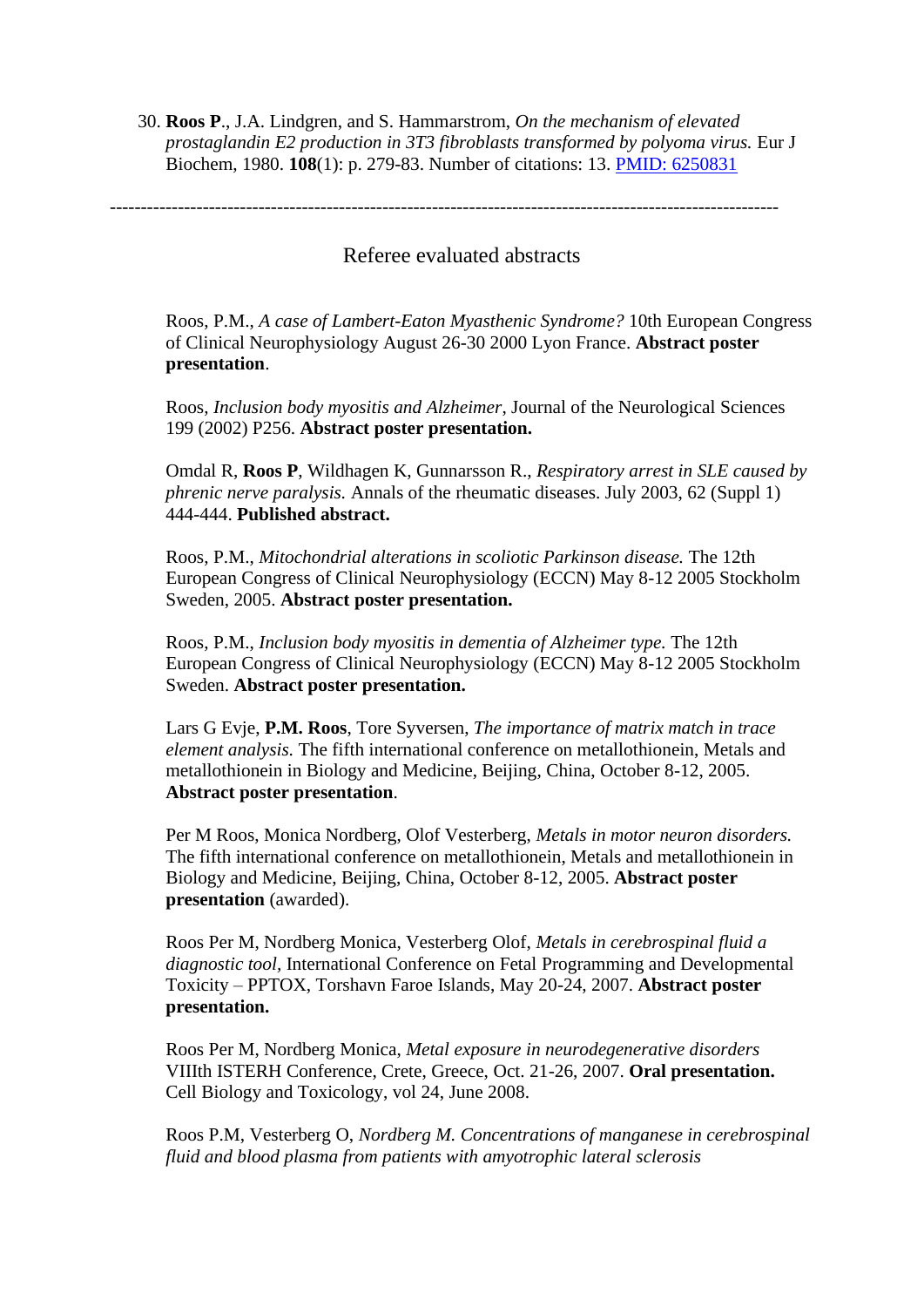Clinical Neurophysiology 01/2010; 121. DOI:10.1016/S1388-2457(10)60593-7. **Published abstract.**

Roos PM., *Concentrations of manganese in cerebrospinal fluid and blood plasma from patients with amyotrophic lateral sclerosis.* 29<sup>th</sup> ICCN 2010, Kobe, Japan. **Abstract poster presentation.**

Roos PM, Lierhagen S, Flaten TP, Syversen T, Bergström J, Vesterberg O and Nordberg M., *Manganese in CSF and blood plasma from ALS patients.* IXth ISTERH Conference, Belek, Turkey, Oct. 16-21, 2011. **Oral presentation.**

Roos P, Lierhagen S., Flaten TP, Syversen T., Bergström J., Vesterberg O.,Nordberg M. *Manganese in CSF and blood plasma from ALS patients.* ISTERH 2011, Belek Turkey. Journal of Trace Elements in Medicine and Biology, 26S1, 31. **Published abstract.**

Roos PM., *Metal measurements in cerebrospinal fluid.* 26<sup>th</sup> Nordic Congress of Clinical Neurophysiology, May 10-12, 2012 Lund, Sweden. **Abstract poster presentation.**

Roos PM., *Metal concentrations in cerebrospinal fluid and blood plasma from patients with neurodegenerative disorders.* NTES Conference. 10<sup>th</sup> Nordic Symposium on Trace and Mineral Elements in Health and Disease Loen, Norway Aug 25-29, 2013. **Invited speaker. Chair.**

Roos PM. *Manganese concentrations in cerebrospinal fluid and blood plasma from patients with neurodegenerative disorders.* Xth ISTERH Conference, Tokyo, Japan Nov 18-22, 2013. **Invited speaker.**

Roos PM. *Metal concentrations in cerebrospinal fluid and blood plasma from patients with neurodegenerative disorders.* International Congress of Clinical Neurophysiology (ICCN) Berlin, Germany March 19-23, 2014. **Abstract poster presentation.**

Roos PM. *Osteoporosis in neurodegeneration.* XIth ISTERH Conference, Dubrovnik, Croatia Oct 18-22, 2015. **Invited speaker. Chair.**

Roos PM. *Metal concentrations in cerebrospinal fluid and blood plasma from patients with ALS.* European congress on ALS ENCALS, May 19-21, 2016. University of Milan, Italy. **Poster presentation.**

Roos E, Mariosa D, Ingre C, Lundholm C, Wirdefeldt K, **Roos PM**, Fang F. *Depression in amyotrophic lateral sclerosis.* European congress on ALS ENCALS, May 19-21, 2016. University of Milan, Italy. **Poster presentation.**

Roos PM. *Ultraclean paired sampling for metal analysis in neurodegenerative disorders.* ISTERH/TEMA-16/NTES Conference, St.Petersburg, Russia June 26-29, 2017. **Invited speaker. Chair.**